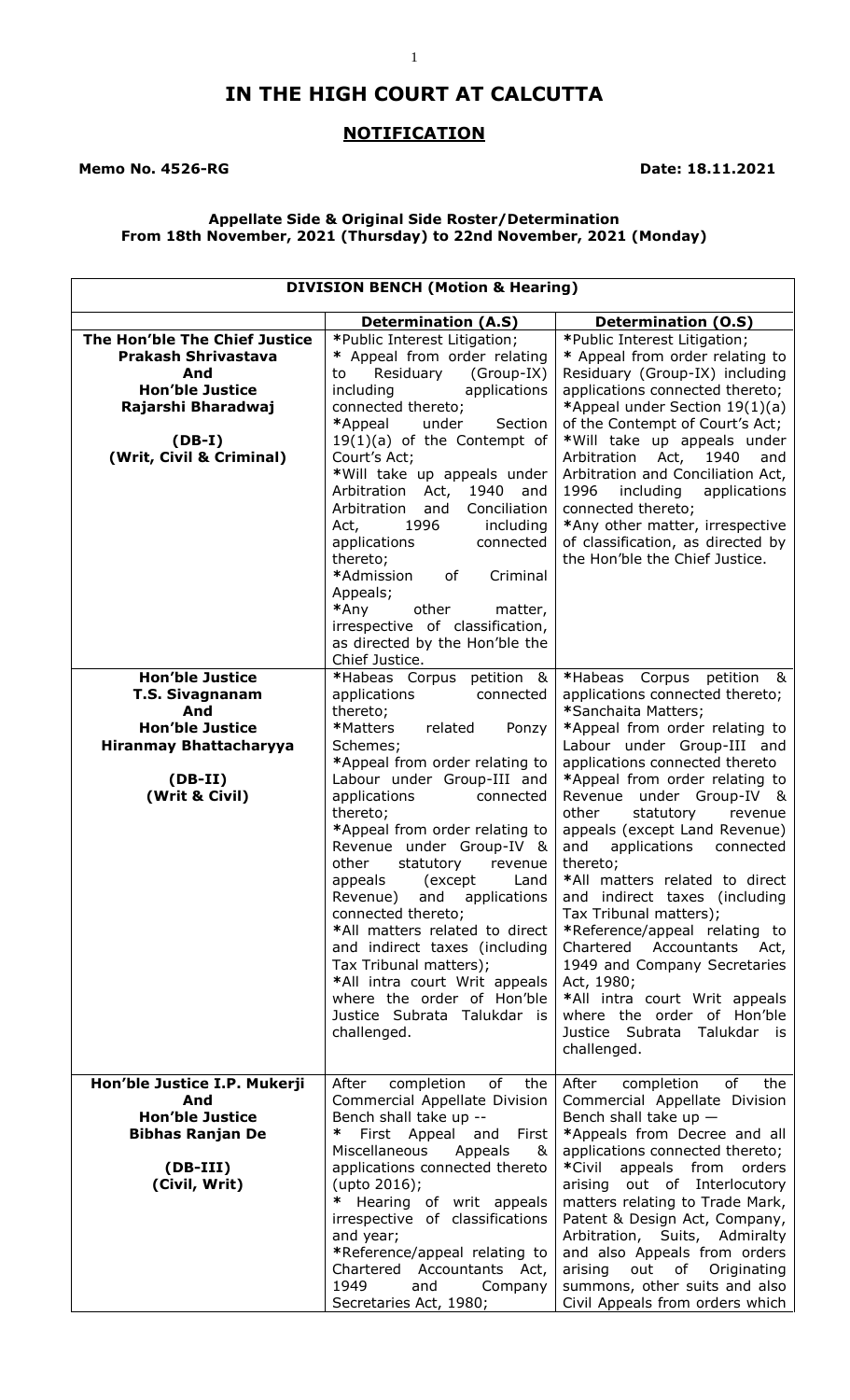|                                                                                                                                 | * Criminal contempt matters.                                                                                                                                                                                                                                                                                                                                                                                                                                                                                                                   | have not been assigned to any<br>Bench & applications<br>other<br>connected thereto;<br>∗<br>Hearing<br>of writ appeals<br>irrespective of classifications<br>and year;<br>*Reference/appeal relating to<br>Chartered Accountants Act,<br>1949 and Company Secretaries<br>Act, 1980;<br>* Criminal contempt matters. |
|---------------------------------------------------------------------------------------------------------------------------------|------------------------------------------------------------------------------------------------------------------------------------------------------------------------------------------------------------------------------------------------------------------------------------------------------------------------------------------------------------------------------------------------------------------------------------------------------------------------------------------------------------------------------------------------|----------------------------------------------------------------------------------------------------------------------------------------------------------------------------------------------------------------------------------------------------------------------------------------------------------------------|
| <b>Hon'ble Justice Harish Tandon</b><br>And<br><b>Hon'ble Justice</b><br><b>Rabindranath Samanta</b><br>$(DB-IV)$<br>(Criminal) | *Hearing of Criminal Appeals<br>including<br>applications<br>for<br>suspension of sentence in<br>pending appeals and other<br>applications<br>connected<br>thereto;<br>* Hearing of Death Reference<br>cases;<br>*Anticipatory<br>Bail<br>under<br>Section 438 of the Code of<br>Criminal Procedure including<br>modification / cancellation,<br>relaxation of conditions of<br>bail;<br>*Bail under Section 439 of the<br>Code of Criminal Procedure<br>modification<br>including<br>cancellation,<br>relaxation<br>οf<br>conditions of bail. |                                                                                                                                                                                                                                                                                                                      |
| <b>Hon'ble Justice Soumen Sen</b><br>And<br><b>Hon'ble Justice</b><br>Ajoy Kumar Mukherjee<br>$(DB-V)$<br>(Civil & Writ)        | * Admission of Appeals under<br>Order XLI Rule 11 of the Code<br>Civil<br>Procedure,<br>1908<br>of<br>including<br>applications<br>connected<br>thereto<br>(upto<br>$2016$ :<br>* Appeal from order relating<br>to Education under Group-II<br>applications connected<br>and<br>thereto.<br>* Lawazima Matters.                                                                                                                                                                                                                                | * Appeal from order relating to<br>Education under Group-II and<br>applications connected thereto.                                                                                                                                                                                                                   |
| <b>Hon'ble Justice</b><br>Joymalya Bagchi<br>And<br><b>Hon'ble Justice</b><br><b>Bivas Pattanayak</b><br>$(DB-VI)$<br>(Civil)   | * Admission of Appeals under<br>Order XLI Rule 11 of the Code<br>of Civil<br>1908<br>Procedure,<br>including<br>applications<br>thereto<br>(2017)<br>connected<br>onwards);<br>∗<br>First Appeal and<br>First<br>Miscellaneous<br>Appeals<br>&<br>applications connected thereto<br>(2017 onwards);<br>* Matrimonial & Family Court<br>Appeals & matters relating to<br>Guardianship<br>including<br>applications<br>connected<br>thereto;<br>* Admission of Appeals under<br>Section 30 of the Employees'<br>Compensation Act, 1923.          |                                                                                                                                                                                                                                                                                                                      |
| <b>Hon'ble Justice</b><br>Subrata Talukdar<br>And<br>Hon'ble Justice Krishna Rao<br>$(DB-VII)$<br>(Writ)                        | * Appeal from order relating<br>Service<br>(Group-VI)<br>to<br>including<br>applications<br>connected thereto;<br>* Appeal from order relating<br>Transport<br>to<br>&<br>Telecommunication<br>(Group-<br>VII)<br>including applications                                                                                                                                                                                                                                                                                                       | * Appeal from order relating to<br>Service (Group-VI) including<br>applications connected thereto;<br>* Appeal from order relating to<br>Transport & Telecommunication<br>(Group-VII)<br>including<br>applications connected thereto;<br>* Appeal from order relating to                                             |

connected thereto;

Regulation of Industries &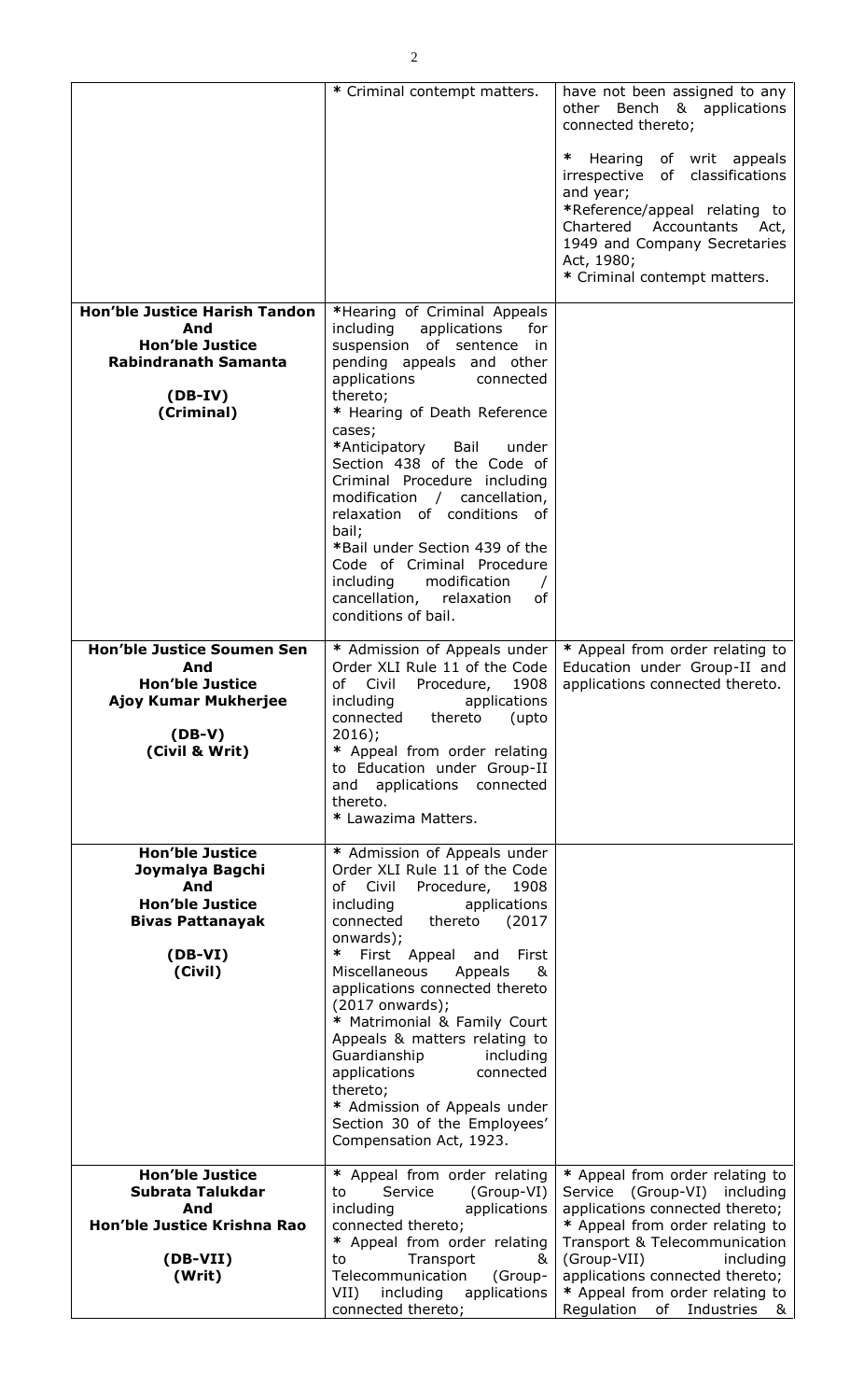|                                                                                                                                                  | * Appeal from order relating<br>to Regulation of Industries &<br>Essential<br>Commodities<br>&<br>Central<br>various<br>Orders<br>including<br>(Group-VIII)<br>applications<br>connected<br>thereto.                                                                                                                                                                                                                                                                                                                                                                      | Essential<br>Commodities<br>&<br>various Central Orders (Group-<br>VIII)<br>including<br>applications<br>connected thereto.                                                                                                                                                                                                                                                                                                                                                                                                                                                               |
|--------------------------------------------------------------------------------------------------------------------------------------------------|---------------------------------------------------------------------------------------------------------------------------------------------------------------------------------------------------------------------------------------------------------------------------------------------------------------------------------------------------------------------------------------------------------------------------------------------------------------------------------------------------------------------------------------------------------------------------|-------------------------------------------------------------------------------------------------------------------------------------------------------------------------------------------------------------------------------------------------------------------------------------------------------------------------------------------------------------------------------------------------------------------------------------------------------------------------------------------------------------------------------------------------------------------------------------------|
| <b>Hon'ble Justice</b><br><b>Tapabrata Chakraborty</b><br>And<br><b>Hon'ble Justice</b><br><b>Sugato Majumdar</b><br>(DB-VIII)<br>(Writ & Civil) | * Matters relating to Tribunals<br>under Articles 323A and 323B<br>of the Constitution of India<br>applications<br>including<br>connected thereto (excluding<br>tax matters);<br>* Matters under Section 27 of<br>Electricity<br>Regulatory<br>the<br>Commission<br>Act,<br>1998<br>including<br>applications<br>connected thereto;<br>* Review petitions, contempt<br>applications<br>(including<br>applications<br>connected<br>thereto) of the Division Bench,<br>Hon'ble Judges whereof are<br>not available due to death,<br>retirement<br>or<br>transfer/elevation. | * Matters relating to Tribunals<br>under Articles 323A and 323B<br>of the Constitution of India<br>including<br>applications<br>connected thereto (excluding<br>tax matters);<br>* Matters under Section 27 of<br>the<br>Electricity<br>Regulatory<br>Commission<br>Act,<br>1998<br>including<br>applications<br>connected thereto;<br>* Review petitions, contempt<br>applications<br>(including)<br>applications connected thereto)<br>of the Division Bench, Hon'ble<br>whereof<br>Judges<br>are<br>not<br>available<br>death,<br>due<br>to<br>retirement<br>or<br>transfer/elevation. |
| <b>Hon'ble Justice</b><br><b>Arijit Banerjee</b><br>And<br><b>Hon'ble Justice</b><br><b>Kausik Chanda</b><br>$(DB-IX)$<br>(Writ)                 | * Appeal from order relating<br>to Land (Group-I) including<br>applications<br>connected<br>thereto;<br>* Appeal from order relating<br>Municipalities,<br>$Co-$<br>to<br>&<br>Panchayats<br>operatives<br>under<br>Group-V<br>including<br>applications<br>connected<br>thereto.                                                                                                                                                                                                                                                                                         | * Appeal from order relating to<br>(Group-I)<br>Land<br>including<br>applications connected thereto;<br>*Appeal from order relating to<br>Municipalities, Co-operatives &<br>Panchayats<br>under<br>Group-V<br>including<br>applications<br>connected thereto.                                                                                                                                                                                                                                                                                                                            |
| <b>Hon'ble Justice</b><br><b>Debangsu Basak</b><br>And<br><b>Hon'ble Justice</b><br>Ananda Kumar Mukherjee<br>$(DB-X)$<br>(Criminal)             | Bail<br>under<br>*Anticipatory<br>Section 438 of the Code of<br>Criminal<br>Procedure,<br>1973<br>(2021)<br>onwards)<br>including<br>modification / cancellation,<br>relaxation of conditions of<br>bail;<br>* Bail under Section 439 of<br>of Criminal<br>Code<br>the<br>Procedure (2021<br>onwards)<br>modification<br>including<br>cancellation, relaxation<br>of<br>conditions of bail.                                                                                                                                                                               |                                                                                                                                                                                                                                                                                                                                                                                                                                                                                                                                                                                           |
| <b>Single Bench</b>                                                                                                                              |                                                                                                                                                                                                                                                                                                                                                                                                                                                                                                                                                                           |                                                                                                                                                                                                                                                                                                                                                                                                                                                                                                                                                                                           |
| The Hon'ble The Chief Justice<br><b>Prakash Shrivastava</b><br>$(SB-I)$<br>(Civil)                                                               | * Matters related to Section 11<br>the<br>Arbitration<br>of<br>and<br>Conciliation Act, 1996<br>and<br>applications connected thereto.                                                                                                                                                                                                                                                                                                                                                                                                                                    | * Matters related to Section 11<br>the<br>Arbitration<br>οf<br>and<br>Conciliation Act, 1996<br>and<br>applications connected thereto.                                                                                                                                                                                                                                                                                                                                                                                                                                                    |
| <b>Hon'ble Justice</b><br><b>T.S. Sivagnanam</b><br>(Writ)                                                                                       | * Writ matters irrespective of<br>classification<br>upto<br>2011<br>including<br>applications<br>connected thereto.                                                                                                                                                                                                                                                                                                                                                                                                                                                       | * Writ matters irrespective of<br>classification<br>upto<br>2011<br>including<br>applications<br>connected thereto.                                                                                                                                                                                                                                                                                                                                                                                                                                                                       |
| Hon'ble Justice I.P. Mukerji<br>(Writ)                                                                                                           | * Writ matters irrespective<br>classification<br>2010<br>upto<br>including<br>applications<br>connected thereto.                                                                                                                                                                                                                                                                                                                                                                                                                                                          | * Writ matters<br>irrespective<br>classification<br>2010<br>upto<br>including<br>applications<br>connected thereto.                                                                                                                                                                                                                                                                                                                                                                                                                                                                       |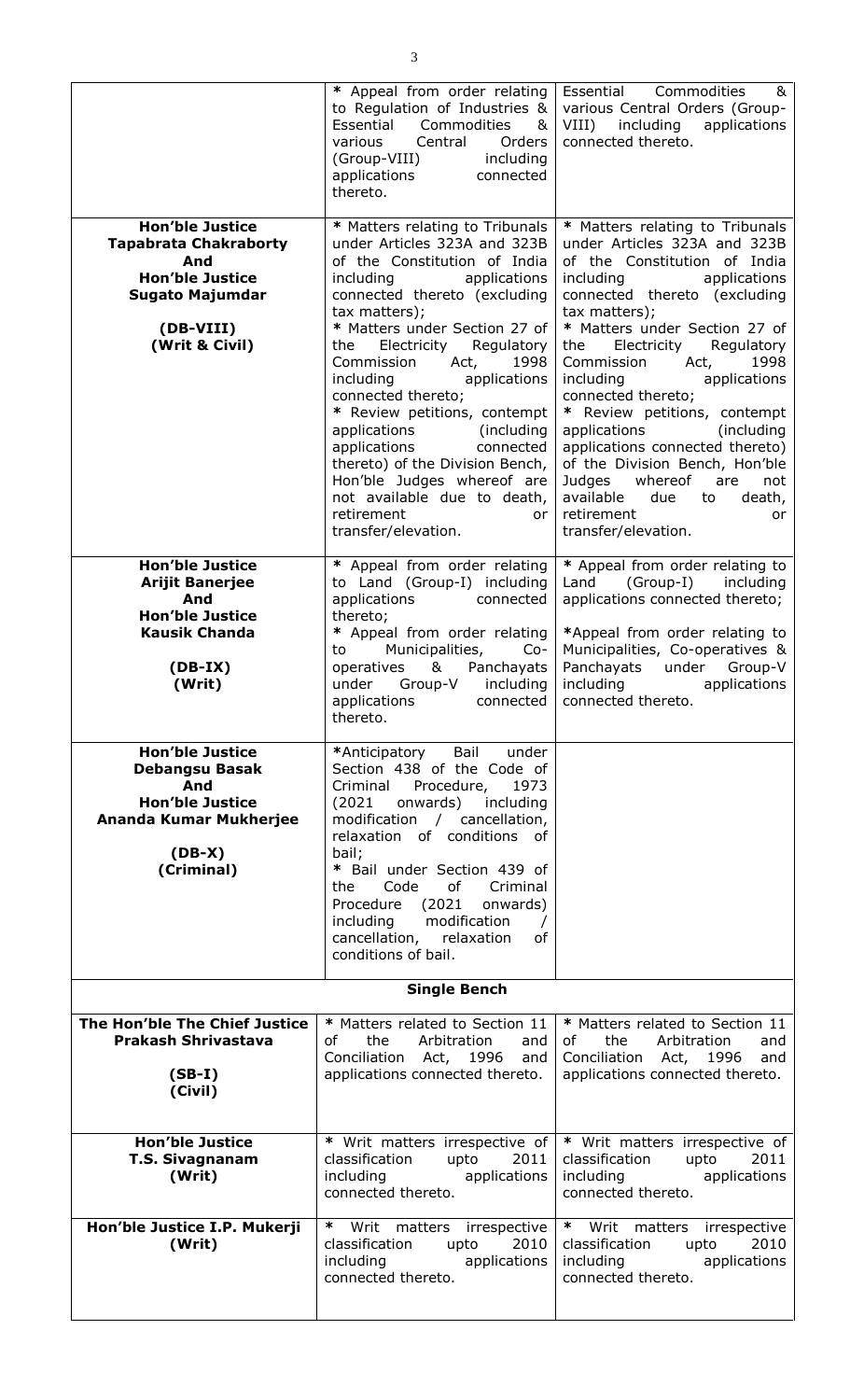| <b>Hon'ble Justice</b><br><b>Harish Tandon</b><br>(Civil)                 | * Civil Revision matters upto<br>2010 including applications<br>connected thereto.                                                                                                                                                                                                                |                                                                                                                                                                                                                                                                                                   |
|---------------------------------------------------------------------------|---------------------------------------------------------------------------------------------------------------------------------------------------------------------------------------------------------------------------------------------------------------------------------------------------|---------------------------------------------------------------------------------------------------------------------------------------------------------------------------------------------------------------------------------------------------------------------------------------------------|
| <b>Hon'ble Justice Soumen Sen</b><br>(Writ)                               | * Writ matters irrespective of<br>classification<br>upto<br>2010<br>including applications<br>connected thereto.                                                                                                                                                                                  | * Writ matters irrespective of<br>classification<br>2010<br>upto<br>applications<br>including<br>connected thereto.                                                                                                                                                                               |
| <b>Hon'ble Justice</b><br>Joymalya Bagchi<br>(Criminal)                   | ∗<br>Criminal revision<br>matters<br>upto 2013.                                                                                                                                                                                                                                                   |                                                                                                                                                                                                                                                                                                   |
| <b>Hon'ble Justice</b><br>Subrata Talukdar<br>(Writ)                      | * Writ matters irrespective of<br>classification<br>upto<br>2010<br>including applications<br>connected thereto.                                                                                                                                                                                  | * Writ matters irrespective of<br>2010<br>classification<br>upto<br>including<br>applications<br>connected thereto.                                                                                                                                                                               |
| <b>Hon'ble Justice</b><br><b>Tapabrata Chakraborty</b><br>(Writ)          | * Writ matters irrespective of<br>2010<br>classification<br>upto<br>including applications<br>connected thereto.                                                                                                                                                                                  | * Writ matters irrespective of<br>2010<br>classification<br>upto<br>including<br>applications<br>connected thereto.                                                                                                                                                                               |
| <b>Hon'ble Justice</b><br><b>Arijit Banerjee</b><br>(Civil)               | * Civil Revision matters upto<br>2010.                                                                                                                                                                                                                                                            |                                                                                                                                                                                                                                                                                                   |
| <b>Hon'ble Justice</b><br><b>Debangsu Basak</b><br>(Writ)                 | * Writ matters irrespective of<br>classification<br>upto<br>2010<br>including<br>applications<br>connected thereto.                                                                                                                                                                               | * Writ matters irrespective of<br>classification<br>upto<br>2010<br>including<br>applications<br>connected thereto.                                                                                                                                                                               |
| <b>Hon'ble Justice</b><br><b>Shivakant Prasad</b><br>$(SB-II)$<br>(Civil) | Admission and hearing of<br>∗<br>Civil Revisions under Article<br>227 of the Constitution of India<br>applications<br>including<br>connected thereto (upto 2019);                                                                                                                                 |                                                                                                                                                                                                                                                                                                   |
|                                                                           | * Matters relating to contempt<br>(civil) of sub-ordinate Courts to<br>be heard by a Judge sitting<br>singly.                                                                                                                                                                                     |                                                                                                                                                                                                                                                                                                   |
| <b>Hon'ble Justice</b><br>Rajasekhar Mantha<br>$(SB-III)$<br>(Writ)       | * Matters (motion and hearing)<br>under Article 226 of the<br>Constitution of India relating to<br>under Group-IX<br>Residuary<br>(excluding matters related to<br>Electricity, Public<br>Premises<br>Unauthorised Occupants Act,<br>1971) including applications<br>connected thereto.           | * Matters (motion and hearing)<br>under Article 226<br>of the<br>Constitution of India relating to<br>Residuary under Group-IX<br>(excluding matters related to<br>Public<br>Electricity,<br>Premises<br>Unauthorised Occupants Act,<br>1971) including applications<br>connected thereto.        |
| <b>Hon'ble Justice</b><br>Sabyasachi Bhattacharyya<br>$(SB-IV)$<br>(Writ) | * Matters (motion and hearing)<br>under Article<br>226<br>of the<br>Constitution of India relating to<br>Residuary<br>under<br>Group-IX<br>(matters related to Electricity,<br>Public Premises (Eviction of<br>Unauthorised Occupants) Act,<br>1971) including applications<br>connected thereto. | * Matters (motion and hearing)<br>under Article 226<br>of the<br>Constitution of India relating to<br>Residuary<br>under<br>Group-IX<br>(matters related to Electricity,<br>Public Premises (Eviction of<br>Unauthorised Occupants) Act,<br>1971) including<br>applications<br>connected thereto. |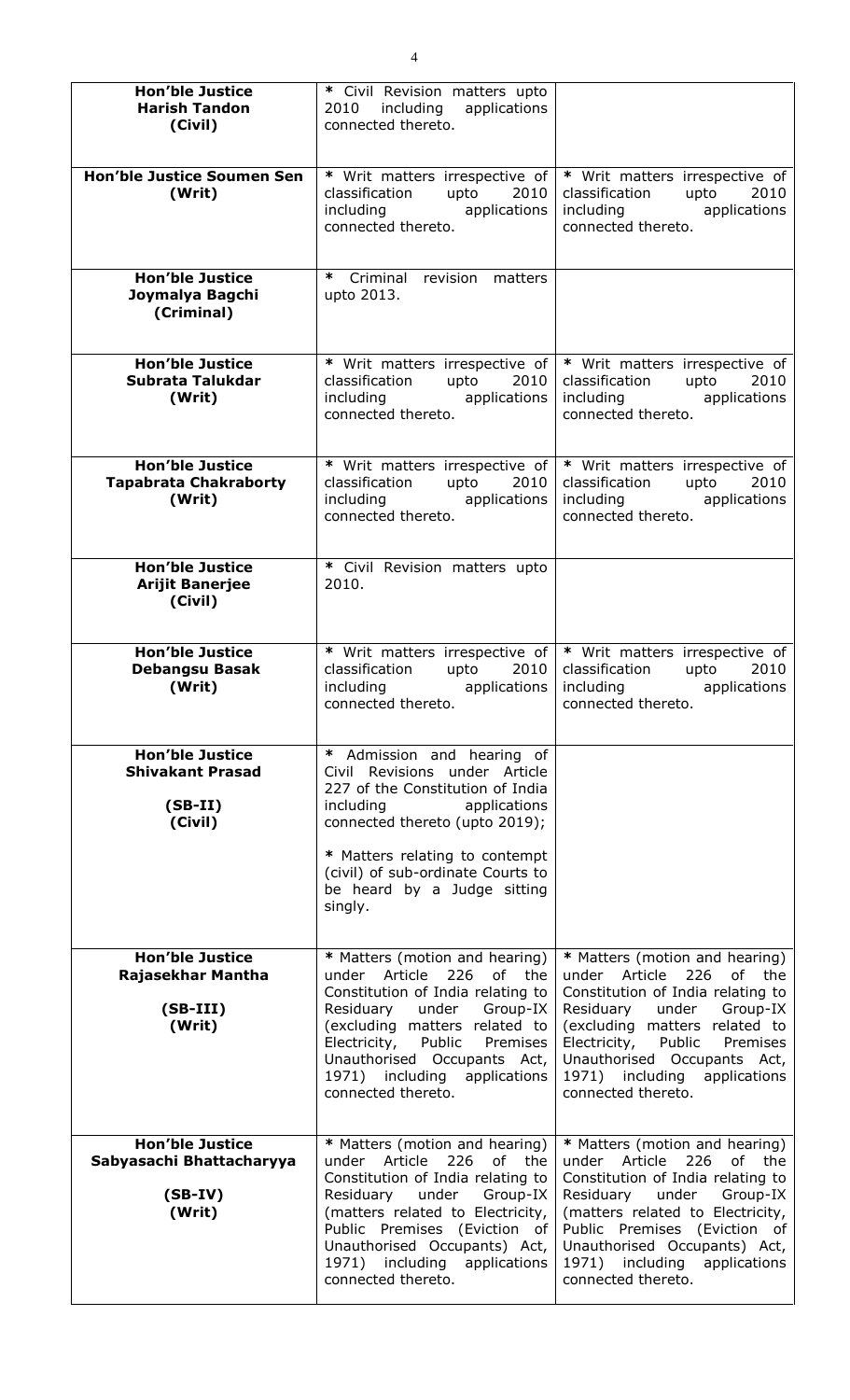| <b>Hon'ble Justice</b><br>Moushumi Bhattacharya<br>$(SB-V)$<br>(Writ)     | * Matters (motion & hearing)<br>Article<br>226<br>of the<br>under<br>Constitution of India relating to<br>Group-II<br>Education<br>under<br>(related to primary education,<br>madrasah including services)<br>including<br>applications<br>connected thereto;<br>* Matters (motion & hearing)<br>under Article<br>226<br>of the<br>Constitution of India relating to<br>Transport<br>and<br>Telecommunication<br>under<br>Group-VII and<br>applications<br>connected thereto. | * Matters (motion & hearing)<br>under Article<br>226<br>of<br>the<br>Constitution of India relating to<br>Education<br>under<br>Group-II<br>(related to primary education,<br>madrasah including services)<br>applications<br>including<br>connected thereto;<br>* Matters (motion & hearing)<br>under Article<br>226<br>of<br>the<br>Constitution of India relating to<br>Transport<br>and<br>under<br>Telecommunication<br>Group-VII and<br>applications<br>connected thereto.                                                                                                                                                                                                                            |
|---------------------------------------------------------------------------|-------------------------------------------------------------------------------------------------------------------------------------------------------------------------------------------------------------------------------------------------------------------------------------------------------------------------------------------------------------------------------------------------------------------------------------------------------------------------------|-------------------------------------------------------------------------------------------------------------------------------------------------------------------------------------------------------------------------------------------------------------------------------------------------------------------------------------------------------------------------------------------------------------------------------------------------------------------------------------------------------------------------------------------------------------------------------------------------------------------------------------------------------------------------------------------------------------|
| <b>Hon'ble Justice</b><br><b>Shekhar B. Saraf</b><br>$(SB-VI)$<br>(Civil) | of<br>After<br>completion<br>the<br>Commercial Division matters,<br>will take up--<br>* Review petitions, contempt<br>(including<br>applications<br>applications connected thereto)<br>of the Single Bench, Hon'ble<br>Judge whereof is not available<br>due to death, retirement or<br>transfer/elevation.                                                                                                                                                                   | of<br>After<br>completion<br>the<br>Commercial Division matters,<br>will take up--<br>* Interlocutory matters and<br>Intellectual<br>Property<br>Rights<br>matters (except suits);<br>* Review petitions, contempt<br>applications<br>(including)<br>applications connected thereto)<br>of the Single Bench, Hon'ble<br>Judge whereof is not available<br>due to death, retirement or<br>transfer/elevation.                                                                                                                                                                                                                                                                                                |
| <b>Hon'ble Justice</b><br>Rajarshi Bharadwaj<br>(Writ)                    | * Writ petition irrespective of<br>classification<br>including<br>applications thereto upto 2012.                                                                                                                                                                                                                                                                                                                                                                             | * Writ petition irrespective of<br>classification<br>including<br>applications thereto upto 2012.                                                                                                                                                                                                                                                                                                                                                                                                                                                                                                                                                                                                           |
| <b>Hon'ble Justice</b><br><b>Shampa Sarkar</b><br>$(SB-VII)$<br>(Writ)    | * Matters (motion & hearing)<br>226<br>of the<br>Article<br>under<br>Constitution of India relating to<br>Municipalities, Panchayats and<br>Co-operative Societies under<br>Group-V including applications<br>connected thereto.                                                                                                                                                                                                                                              | * Matters (motion & hearing)<br>under Article<br>226<br>of<br>the<br>Constitution of India relating to<br>Municipalities, Panchayats and<br>Co-operative Societies under<br>Group-V including applications<br>connected thereto.                                                                                                                                                                                                                                                                                                                                                                                                                                                                            |
| <b>Hon'ble Justice</b><br>Ravi Krishan Kapur<br>(SB-VIII)<br>(Civil)      |                                                                                                                                                                                                                                                                                                                                                                                                                                                                               | of<br>After<br>completion<br>the<br>Commercial Division matters,<br>will take up--<br>$\ast$<br><b>Matters</b><br>relating<br>to<br>Companies Act including suits<br>against<br>companies<br>(in<br>liquidation),<br>admiralty<br>and<br>contempt matters relating<br>to<br>Company<br>Board<br>Law<br>and<br>misfeasance;<br>* Insolvency matters;<br>* Matters under Arbitration Act,<br>1940<br>and<br>Arbitration<br>&<br>Conciliation<br>1996<br>Act,<br>(excluding matters pertaining<br>to Section 11 of the Act)<br>including<br>applications<br>connected thereto;<br>∗<br>Hearing<br>of<br>suits<br>and<br>applications connected thereto<br>excluding the matters assigned<br>to other Bench(s). |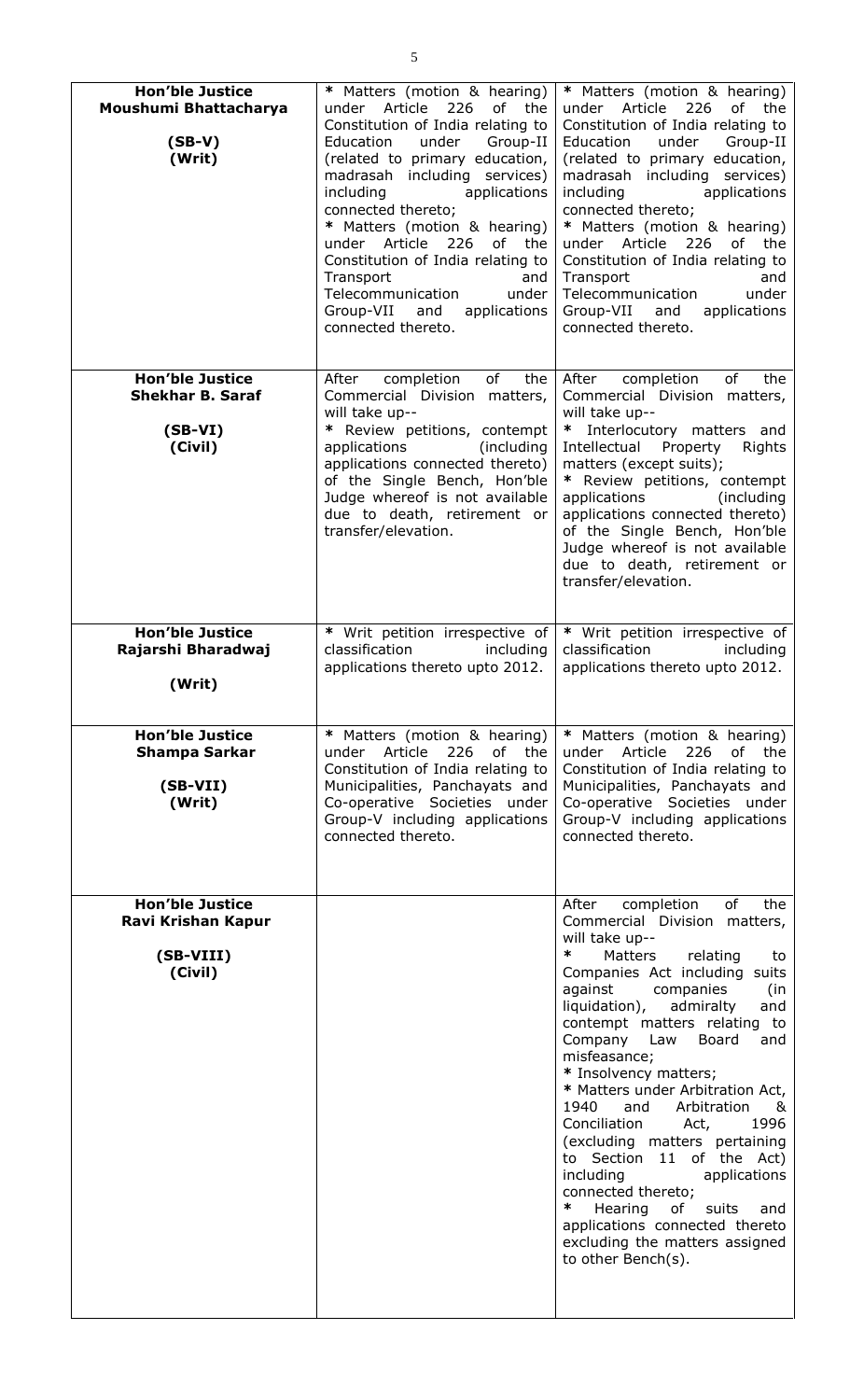| <b>Hon'ble Justice</b><br><b>Arindam Mukherjee</b><br>$(SB-IX)$<br>(Writ)     | * Matters (motion & hearing)<br>under Article<br>226<br>of the<br>Constitution of India relating to<br>service under Group VI and<br>applications connected thereto.                                                                                                                                                                                                                                                                                                                                   | * Matters (motion & hearing)<br>under Article<br>226<br>of the<br>Constitution of India relating to<br>service under Group VI and<br>applications connected thereto.                                                                                                                                                                                                                                                                                                                                    |
|-------------------------------------------------------------------------------|--------------------------------------------------------------------------------------------------------------------------------------------------------------------------------------------------------------------------------------------------------------------------------------------------------------------------------------------------------------------------------------------------------------------------------------------------------------------------------------------------------|---------------------------------------------------------------------------------------------------------------------------------------------------------------------------------------------------------------------------------------------------------------------------------------------------------------------------------------------------------------------------------------------------------------------------------------------------------------------------------------------------------|
|                                                                               | ∗<br>Hearing of writ petition<br>irrespective of classification<br>including applications<br>connected thereto.                                                                                                                                                                                                                                                                                                                                                                                        | Hearing of writ petition<br>$\ast$<br>irrespective of classification<br>including<br>applications<br>connected thereto.                                                                                                                                                                                                                                                                                                                                                                                 |
| <b>Hon'ble Justice</b><br><b>Biswajit Basu</b><br>$(SB-X)$<br>(Civil)         | ∗<br>Admission and hearing of<br>Civil Revisions under Article<br>227 of the Constitution of India<br>applications<br>including<br>connected thereto<br>(2020)<br>onwards).<br>* Hearing of Second Appeal,<br>Miscellaneous<br>First<br>Appeal,<br>Second Miscellaneous Appeal<br>irrespective of years including<br>applications connected thereto.<br>* Hearing of writ petition<br>irrespective of classification<br>including<br>applications<br>connected thereto.                                | $\ast$<br>of writ petition<br>Hearing<br>of<br>classification<br>irrespective<br>including applications<br>connected thereto.                                                                                                                                                                                                                                                                                                                                                                           |
| <b>Hon'ble Justice</b><br><b>Amrita Sinha</b><br>$(SB-XI)$<br>(Writ)          | * Matters (motion & hearing)<br>under Article 226 of the<br>Constitution of India relating to<br>universities<br>colleges,<br>and<br>libraries<br>Group-II<br>under<br>including<br>services<br>and<br>applications connected thereto;<br>* Matters (motion & hearing)<br>under Article<br>226<br>of the<br>Constitution of India relating to<br>Regulation<br>of Industries<br>&<br>Essential<br>Commodities<br>&<br>various Central Orders under<br>Group VIII and applications<br>connected thereto | * Matters (motion & hearing)<br>under Article 226 of the<br>Constitution of India relating to<br>colleges,<br>universities<br>and<br>libraries<br>under<br>Group-II<br>including<br>services<br>and<br>applications connected thereto;<br>* Matters (motion & hearing)<br>under Article<br>226<br>of the<br>Constitution of India relating to<br>Regulation<br>of Industries<br>&<br>Essential<br>Commodities<br>&<br>various Central Orders under<br>Group VIII and applications<br>connected thereto. |
| <b>Hon'ble Justice</b><br><b>Abhijit Gangopadhyay</b><br>$(SB-XII)$<br>(Writ) | * Matters (motion & hearing)<br>under Article<br>226<br>of the<br>Constitution of India relating to<br>Education<br>under<br>Group-II<br>including<br>services<br>and<br>applications connected thereto.<br>(Excluding matters relating to<br>primary education, colleges,<br>madrasah,<br>universities<br>and<br>libraries<br>under<br>Group-II<br>including<br>services<br>and<br>applications<br>connected<br>thereto).                                                                             | * Matters (motion & hearing)<br>under Article<br>226<br>of the<br>Constitution of India relating to<br>Education<br>under<br>Group-II<br>including<br>applications<br>connected thereto. (Excluding<br>matters relating to primary<br>education, madrasah, colleges,<br>universities and libraries under<br>Group-II including services and<br>applications<br>connected<br>thereto).                                                                                                                   |
| Hon'ble Justice Jay Sengupta<br>(SB-XIII)<br>(Criminal)                       | ∗<br>Criminal revision matters<br>including<br>applications<br>connected thereto (upto 2020).<br>* Bail under Section 439 of the<br>Code of Criminal Procedure<br>2020)<br>(upto<br>including<br>cancellation and relaxation of<br>conditions of bail.<br>* Reference under Section 395<br>of the Code of Criminal<br>Procedure, 1973.                                                                                                                                                                 |                                                                                                                                                                                                                                                                                                                                                                                                                                                                                                         |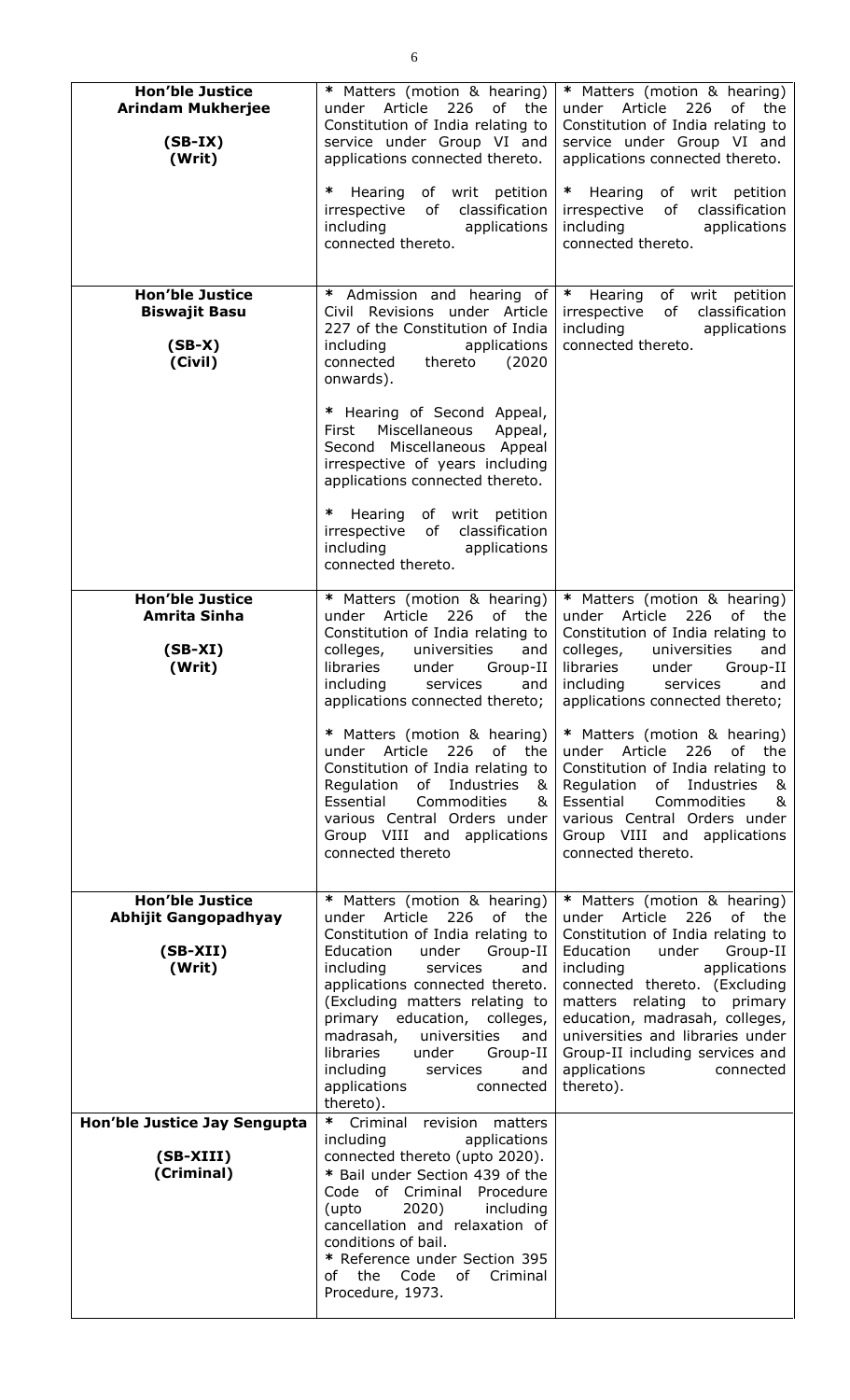| <b>Hon'ble Justice</b><br><b>Bibek Chaudhuri</b>                | * Admission and Hearing of<br>Criminal Appeal irrespective of<br>year including application for                                                                                                                                                                                                                            |                                                                                                                                                                                                                                                                                                                      |
|-----------------------------------------------------------------|----------------------------------------------------------------------------------------------------------------------------------------------------------------------------------------------------------------------------------------------------------------------------------------------------------------------------|----------------------------------------------------------------------------------------------------------------------------------------------------------------------------------------------------------------------------------------------------------------------------------------------------------------------|
| $(SB-XIV)$<br>(Criminal)                                        | suspension of sentence<br>in.<br>pending appeals and other<br>applications connected thereto;                                                                                                                                                                                                                              |                                                                                                                                                                                                                                                                                                                      |
|                                                                 | * Hearing of criminal appeals<br>relating to 'crime<br>against<br>women'.                                                                                                                                                                                                                                                  |                                                                                                                                                                                                                                                                                                                      |
| <b>Hon'ble Justice</b>                                          | * Applications under Section 24                                                                                                                                                                                                                                                                                            |                                                                                                                                                                                                                                                                                                                      |
| <b>Subhasis Dasgupta</b>                                        | of the Code of Civil Procedure;                                                                                                                                                                                                                                                                                            |                                                                                                                                                                                                                                                                                                                      |
| $(SB-XV)$<br>(Civil)                                            | * Hearing of Second Appeal,<br>Miscellaneous<br>First<br>Appeal,<br>Second Miscellaneous Appeal<br>irrespective of years including<br>applications connected thereto;                                                                                                                                                      |                                                                                                                                                                                                                                                                                                                      |
|                                                                 | * Appeals related to all Claim<br>Cases including applications<br>connected thereto.                                                                                                                                                                                                                                       |                                                                                                                                                                                                                                                                                                                      |
| Hon'ble Justice Suvra Ghosh                                     | * Matters (motion & hearing)                                                                                                                                                                                                                                                                                               | * Matters (motion & hearing)                                                                                                                                                                                                                                                                                         |
| $(SB-XVI)$<br>(Writ)                                            | Article<br>226<br>of<br>under<br>the<br>Constitution of India relating to<br>Land under Group-I including<br>applications connected thereto;                                                                                                                                                                               | under Article<br>226<br>of<br>the<br>Constitution of India relating to<br>Land under Group-I including<br>applications connected thereto;                                                                                                                                                                            |
|                                                                 | * Matters (motion & hearing)<br>Article<br>226<br>of the<br>under<br>Constitution of India relating to<br>Group-III<br>under<br>Labour<br>applications<br>including<br>connected thereto.                                                                                                                                  | * Matters (motion & hearing)<br>Article<br>226<br>of l<br>the<br>under<br>Constitution of India relating to<br>Labour<br>under<br>Group-III<br>applications<br>including<br>connected thereto.                                                                                                                       |
| <b>Hon'ble Justice</b><br>Md. Nizamuddin<br>(SB-XVII)<br>(Writ) | * Matters (motion & hearing)<br>of<br>under Article<br>226<br>the<br>Constitution of India relating to<br>and<br>Tax<br>Revenue<br>Laws<br>(Excluding<br>Land<br>Revenue)<br>under<br>Group-IV<br>including<br>applications connected thereto.<br>∗<br>Hearing<br>of writ petition<br>irrespective<br>of<br>classification | * Matters (motion & hearing)<br>under Article<br>226<br>of the<br>Constitution of India relating to<br>Revenue<br>and<br>Tax<br>Laws<br>(Excluding Land<br>Revenue)<br>under<br>Group-IV<br>including<br>applications connected thereto.<br>of writ petition<br>×<br>Hearing<br>irrespective<br>of<br>classification |
|                                                                 | including<br>applications<br>connected thereto.                                                                                                                                                                                                                                                                            | including<br>applications<br>connected thereto.                                                                                                                                                                                                                                                                      |
| <b>Hon'ble Justice</b>                                          | ∗<br>Criminal<br>revision<br>matters                                                                                                                                                                                                                                                                                       |                                                                                                                                                                                                                                                                                                                      |
| <b>Tirthankar Ghosh</b>                                         | including<br>applications<br>connected<br>thereto<br>(2021)                                                                                                                                                                                                                                                                |                                                                                                                                                                                                                                                                                                                      |
| (SB-XVIII)                                                      | onwards).                                                                                                                                                                                                                                                                                                                  |                                                                                                                                                                                                                                                                                                                      |
| (Criminal)                                                      | * Bail under Section 439 of the<br>Code of Criminal Procedure                                                                                                                                                                                                                                                              |                                                                                                                                                                                                                                                                                                                      |
|                                                                 | filed 2021 onwards including                                                                                                                                                                                                                                                                                               |                                                                                                                                                                                                                                                                                                                      |
|                                                                 | cancellation and relaxation of<br>conditions of bail.                                                                                                                                                                                                                                                                      |                                                                                                                                                                                                                                                                                                                      |
|                                                                 |                                                                                                                                                                                                                                                                                                                            |                                                                                                                                                                                                                                                                                                                      |
| <b>Hon'ble Justice</b>                                          | ∗<br>Petition<br>Writ<br>relating                                                                                                                                                                                                                                                                                          | ∗<br>Writ<br>Petition                                                                                                                                                                                                                                                                                                |
| <b>Hiranmay Bhattacharyya</b>                                   | irrespective of classification and                                                                                                                                                                                                                                                                                         | relating<br>irrespective of classification and                                                                                                                                                                                                                                                                       |
| (Writ)                                                          | applications connected thereto.                                                                                                                                                                                                                                                                                            | applications connected thereto.                                                                                                                                                                                                                                                                                      |
|                                                                 |                                                                                                                                                                                                                                                                                                                            |                                                                                                                                                                                                                                                                                                                      |
|                                                                 |                                                                                                                                                                                                                                                                                                                            |                                                                                                                                                                                                                                                                                                                      |
| <b>Hon'ble Justice</b><br>Saugata Bhattacharyya                 | * Matters (motion and hearing)<br>226<br>of<br>Article<br>the<br>under                                                                                                                                                                                                                                                     | * Matters (motion and hearing)<br>Article<br>226<br>of<br>under<br>the                                                                                                                                                                                                                                               |
|                                                                 | Constitution of India relating to                                                                                                                                                                                                                                                                                          | Constitution of India relating to                                                                                                                                                                                                                                                                                    |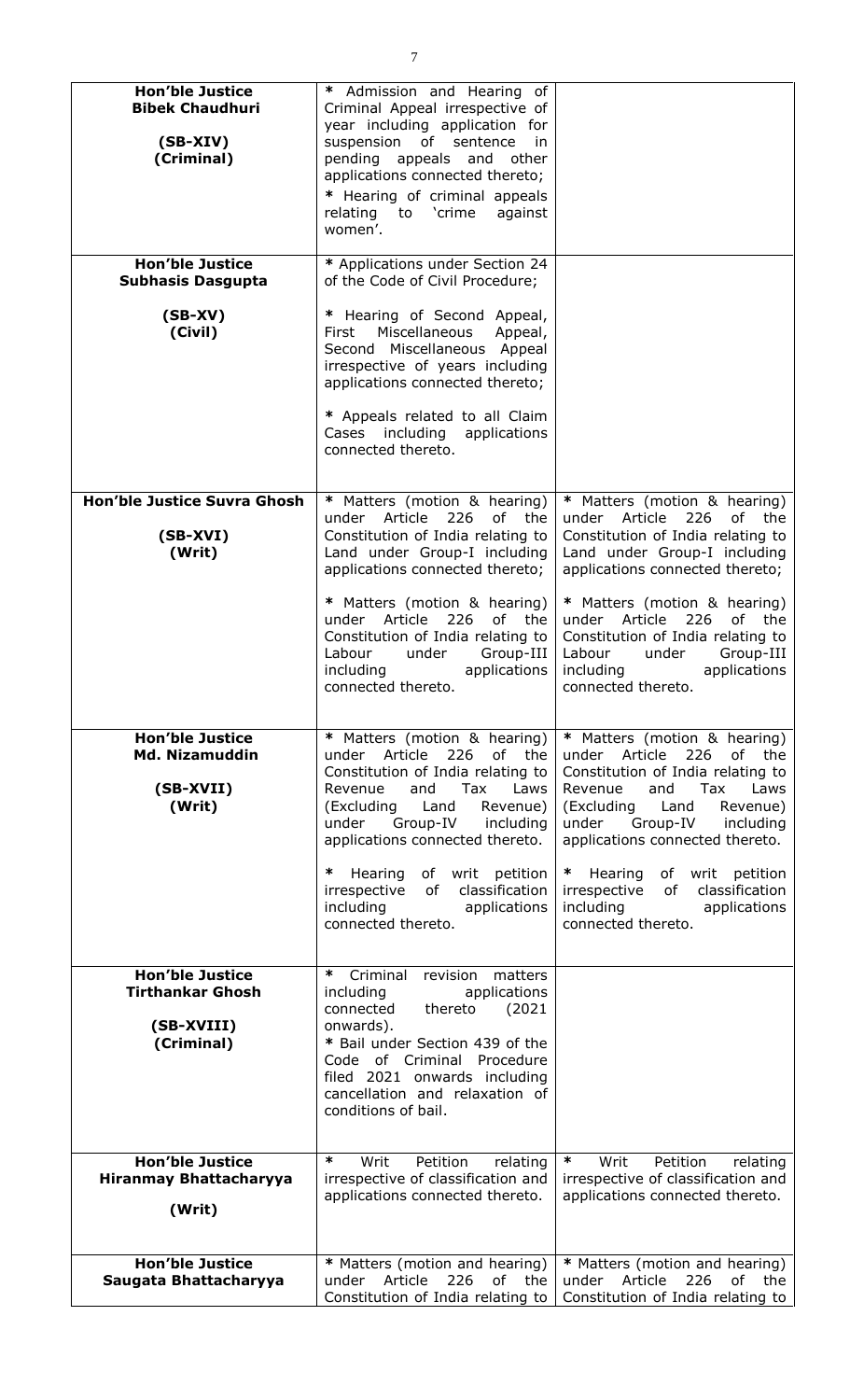| $(SB-XIX)$<br>(Writ)                                                          | Group-IX<br>Residuary<br>under<br>(excluding matters related to<br>Electricity, Public<br>Premises<br>Unauthorised Occupants Act,<br>1971) including applications<br>connected thereto.                                                                                                                                                                      | Residuary<br>under<br>Group-IX<br>(excluding matters related to<br>Electricity,<br>Public<br>Premises<br>Unauthorised Occupants Act,<br>1971) including<br>applications<br>connected thereto. |
|-------------------------------------------------------------------------------|--------------------------------------------------------------------------------------------------------------------------------------------------------------------------------------------------------------------------------------------------------------------------------------------------------------------------------------------------------------|-----------------------------------------------------------------------------------------------------------------------------------------------------------------------------------------------|
| <b>Hon'ble Justice</b><br><b>Kausik Chanda</b><br>(Criminal)                  | * Hearing of Criminal Revisions<br>irrespective of years including<br>connected applications thereto.                                                                                                                                                                                                                                                        | * Hearing of Criminal Revisions<br>irrespective of years including<br>connected applications thereto.                                                                                         |
| <b>Hon'ble Justice</b><br>Aniruddha Roy<br>$(SB-XX)$<br>(Writ)                | ∗<br>Writ<br>petition relating to<br>municipalities,<br>co-operative<br>panchayats<br>societies<br>and<br>(Group - V) and applications<br>connected thereto upto 2010.                                                                                                                                                                                       | ∗<br>Writ<br>petition relating<br>to<br>municipalities,<br>co-operative<br>societies<br>and<br>panchayats<br>(Group - V) and applications<br>connected thereto upto 2010.                     |
| <b>Hon'ble Justice</b><br><b>Kesang Doma Bhutia</b><br>$(SB-XXI)$<br>(Civil)  | Admission and hearing of<br>$\ast$<br>Civil Revisions under Article<br>227 of the Constitution of India<br>applications<br>including<br>connected<br>thereto<br>(2021)<br>onwards).<br>* Hearing of Second Appeal,<br>Miscellaneous<br>Appeal,<br>First<br>Second Miscellaneous Appeal<br>irrespective of years including<br>applications connected thereto. |                                                                                                                                                                                               |
| <b>Hon'ble Justice</b><br>Rabindranath Samanta<br>(Criminal)                  | * Hearing of Criminal Appeals<br>2010<br>including<br>upto<br>applications connected thereto.                                                                                                                                                                                                                                                                |                                                                                                                                                                                               |
| <b>Hon'ble Justice</b><br><b>Sugato Majumdar</b><br>(Civil)                   | * Civil Revision matters upto<br>including<br>applications<br>2013<br>connected thereto.                                                                                                                                                                                                                                                                     |                                                                                                                                                                                               |
| <b>Hon'ble Justice</b><br><b>Bivas Pattanayak</b><br>(Criminal)               | ∗<br>Criminal Revision matters<br>2013<br>including<br>upto<br>applications connected thereto.                                                                                                                                                                                                                                                               |                                                                                                                                                                                               |
| <b>Hon'ble Justice</b><br><b>Ananda Kumar Mukherjee</b><br>(Civil & Criminal) | * Hearing of Second Appeal,<br>Miscellaneous<br>First<br>Appeal,<br>Second Miscellaneous Appeal<br>Criminal<br>Appeals<br>and<br>irrespective of years including<br>applications connected thereto.                                                                                                                                                          |                                                                                                                                                                                               |